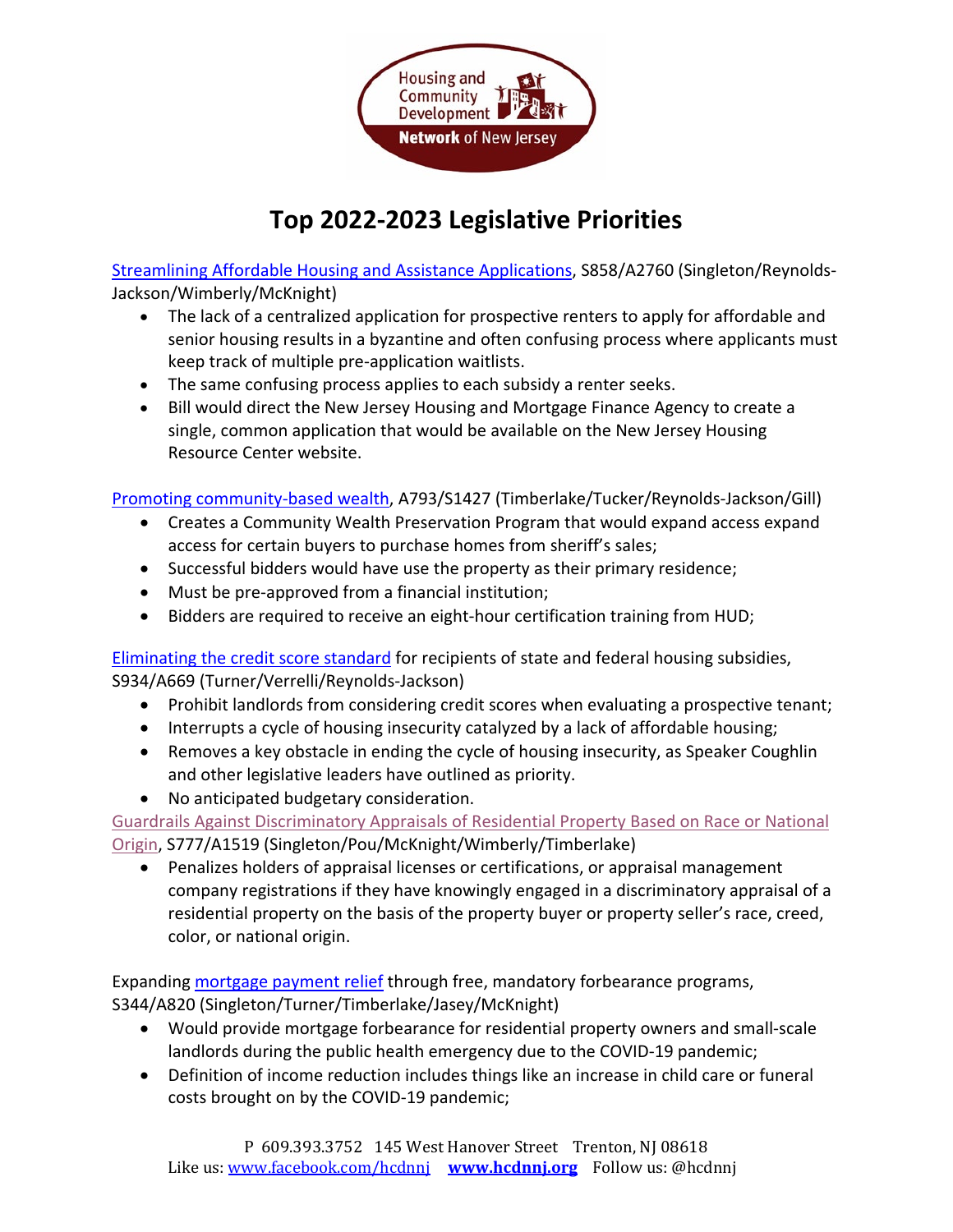• The household income of the property owner submitting a request cannot exceed 150% of the area median income after the onset of the pandemic, and they cannot have enough money in their bank accounts exceeding half their annual gross income.

[Increasing affordable home development opportunities for women and minority developers,](https://www.njleg.state.nj.us/bill-search/2020/S2544) S337 (Singleton/Pou) No Assembly sponsor yet, but working with Asw. Jasey to re-file.

- Directs NJHMFA to offer financial incentives to minority- and women-owned development firms to offer options for employer-sponsored housing programs, specifically multi-family rental housing, as well as opportunities for low- and moderateincome people in New Jersey to become homeowners;
- Encourages innovative initiatives like lease-purchase programs and tenant cooperatives as potential ways to expand financing opportunities for low- and moderate-income residents in New Jersey.

# **FY2023 Budget Priorities**

## **HouseNJ Campaign**

Congress is working to include historic, essential housing investments in its upcoming budget reconciliation process to improve health, advance racial equity, address climate change, and strengthen the care economy. To help achieve these ambitious goals at the state level, the Network is calling for bold housing investments to ensure households with the greatest needs have a stable, accessible, affordable home. The Network works closely with our national partner, the National Low Income Housing Coalition, on its [HoUSed Campaign.](https://nlihc.org/housed) HoUSed advances anti-racist policies to achieve the large-scale, sustained investments and reforms necessary to ensure that renters with the lowest incomes have an affordable place to call home.

In order to meet this moment, we have launched [HouseNJ,](http://www.hcdnnj.org/housenj) a Garden State-focused initiative, modeled after the NLIHC campaign. More than ever, bold policies are needed to ensure that people with the lowest incomes and the most marginalized people have a stable, affordable home

## **Build and Preserve Affordable Homes**

We are urging Congress to include \$15 billion to build and preserve 150,000 homes through the national Housing Trust Fund for households with the greatest needs. The national Housing Trust Fund is the first new federal housing resource in a generation exclusively targeted to build and preserve rental homes affordable to people with the lowest incomes. It is the only federal housing production program targeted to address the market failure that is an underlying cause of homelessness.

#### **In New Jersey, we are calling for:**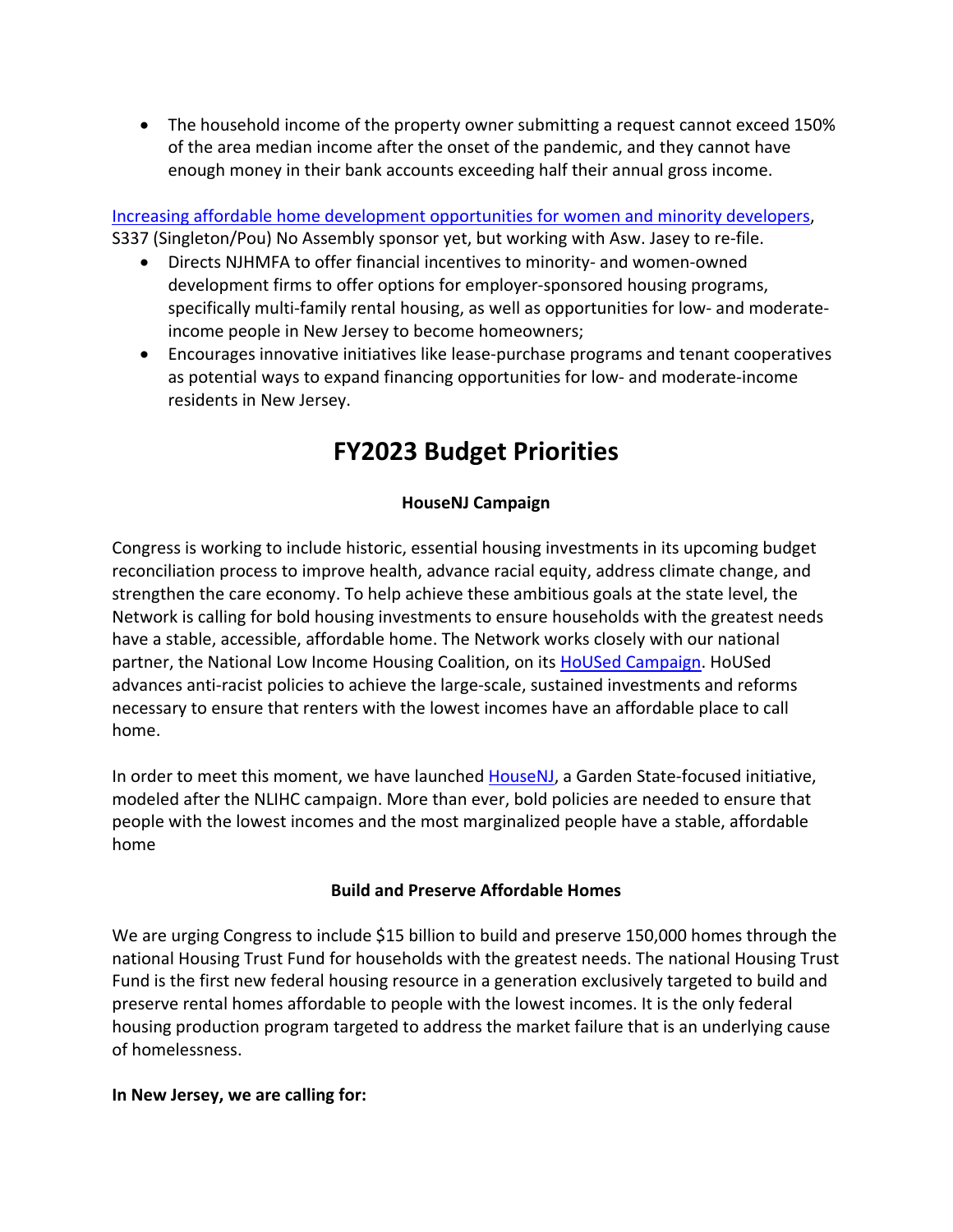## • **Affordable Housing Trust Fund: \$200M**

- o Funding for this item must remain in place and grow. In addition to affordable home production currently being supported through the AHTF, resources collected for that fund should continue to serve lower-income residents. These funds can be used to offset the disproportionate impact of the pandemic on Black and brown communities by addressing the racial wealth gap through DCA programs that provide home ownership opportunities, end the childhood lead poisoning epidemic, provide COVID-related emergency rental assistance and other housing support, and address other obstacles to housing and health equity.
- **NRTC: \$30M (current: \$15M)**
	- o The Neighborhood Reinvestment Tax Credit (NRTC) is one of the most successful and responsible tax credit programs in NJ.
- **Special Needs Housing Trust Fund: \$150M (current: \$20M)**
- **Lead Prevention and Weatherization: \$30M (current: \$10M)**
- **HMFA Lending (CHOICE & Small Rental): \$125M**
	- o Infill Housing/Multifamily Renovation (\$20M);
	- o Gap Financing for Materials Costs (\$10M);
	- o Nonprofit Home Repair Programs (\$20M);
	- o Nonprofit Rental Rehab (\$25M);
	- o Create new affordable rentals, 5-25 units (\$50M)
- **First Generation Homeownership: \$50M**
	- $\circ$  Increasing homeownership for first-generation homebuyers is a new allocation and would be transformational in creating generational wealth, especially for Black and Brown residents.

## **Rental Assistance Expansion**

We are also calling on Congress to include \$25 billion to expand rental assistance to an additional 300,000 extremely low-income households, including those experiencing and at risk of homelessness. Rental assistance is a critical tool for helping the lowest-income people afford decent, stable, accessible housing, and it has a proven track record of reducing homelessness and housing poverty. A growing body of research finds that rental assistance can improve health and educational outcomes and increase children's chances of long-term success.

## **In New Jersey, we are calling for:**

• **\$35M for the State Rental Assistance Program's project-based vouchers**. This request indicates new COVID relief federal funding that cannot be used for annual appropriations. We are asking for additional money for Project based Rental Assistance which would help our members' projects;